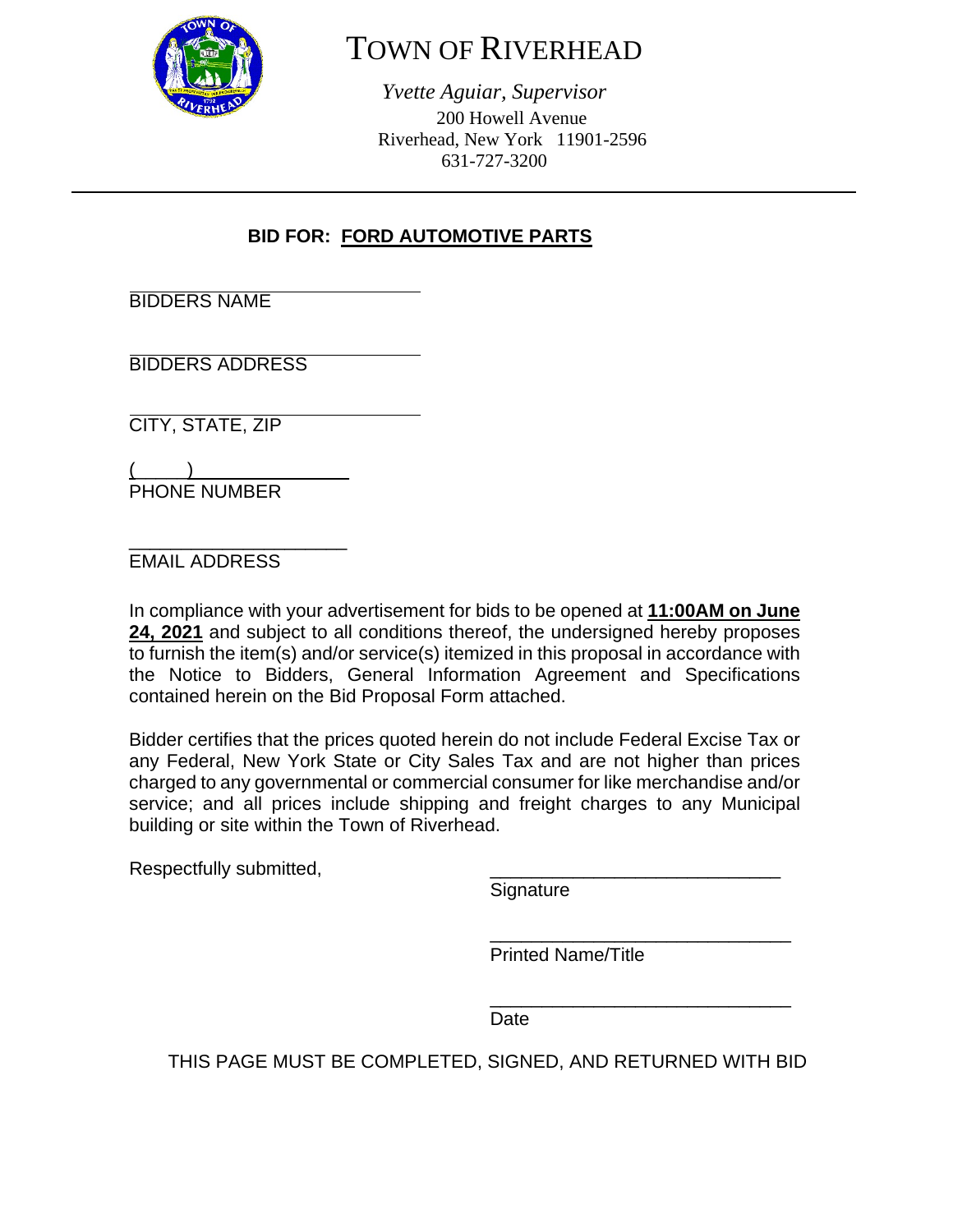#### **TOWN OF RIVERHEAD NOTICE TO BIDDERS**

Sealed bids for **FORD AUTOMOTIVE PARTS** will be received by the Town Clerk of the Town of Riverhead at Town Hall, 200 Howell Avenue, Riverhead, New York, 11901, until **11:00 a.m.** on **June 24, 2021**, at which time all bids received shall be opened and read aloud.

Bid Specifications and/or Plans may be obtained by visiting the Town of Riverhead website at **www.townofriverheadny.gov on or after June 10, 2021**. Click on "Bid Requests" and follow the instructions to register.

All bids are to be submitted in a sealed envelope bearing the designation **FORD AUTOMOTIVE PARTS**. All bids must be submitted on the bid form provided. Any and all exceptions to the Specifications must be listed on a separate sheet of paper, bearing the designation "**EXCEPTIONS TO THE SPECIFICATIONS**" and be attached to the bid form.

**NOTE: Bid responses must be delivered to the Office of the Town Clerk at 200 Howell Avenue, Riverhead, New York, 11901, on or before June 24, 2021 at 11:00 a.m. The Town may decline to accept, deem untimely and/or reject any bid response/proposal that is not delivered to the Office of the Town Clerk.**

The Town Board reserves the right and responsibility to reject any or all bids or to waive any informality in the bids and accept the bid which is deemed most favorable in the interest of the Town of Riverhead. The Town Board will use its discretion and judgment in determining the lowest qualified bidder.

#### **BY ORDER OF THE TOWN BOARD OF THE TOWN OF RIVERHEAD**

 **DIANE M. WILHELM, TOWN CLERK**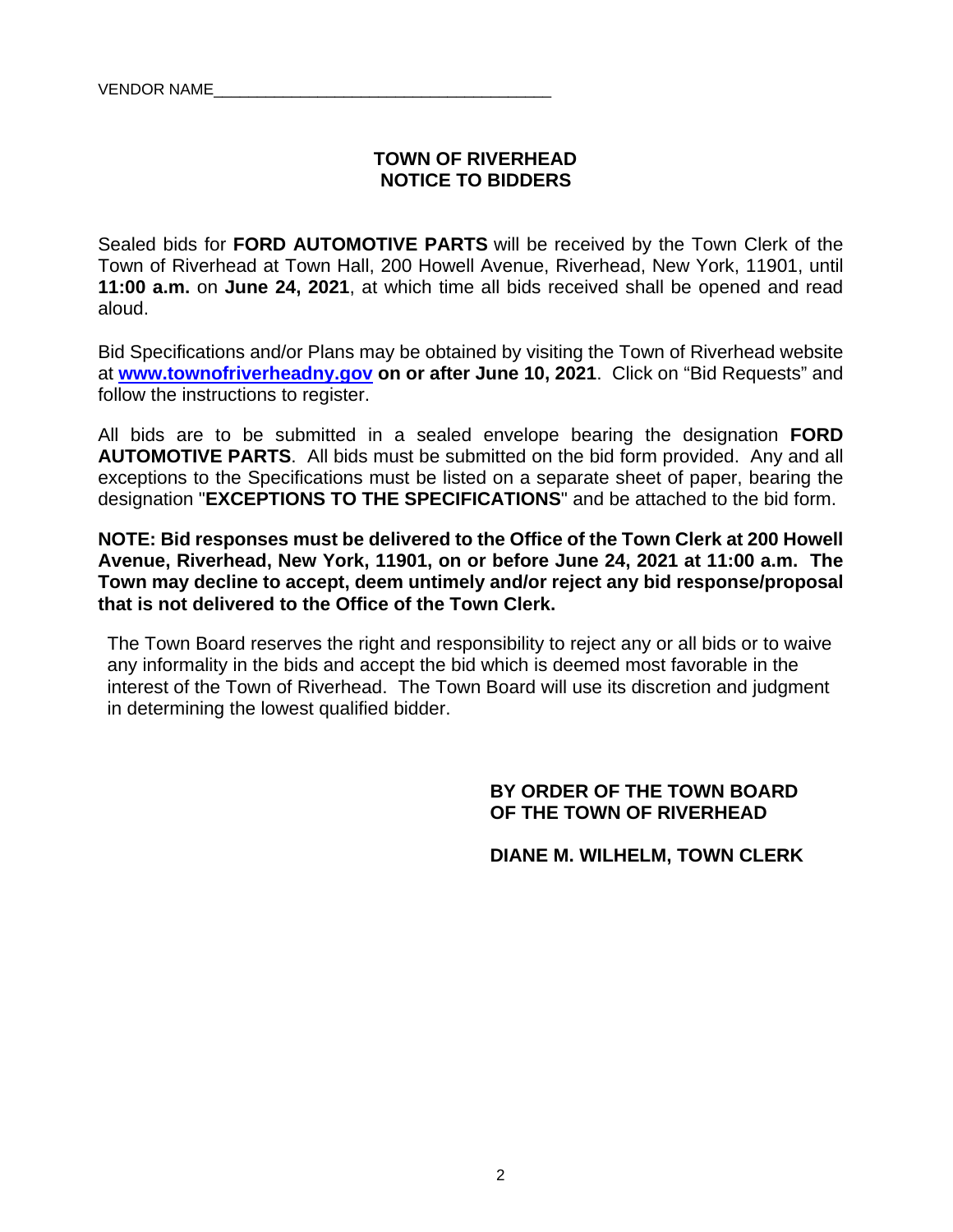## **TOWN OF RIVERHEAD BID SPECIFICATION**

#### **FORD AUTOMOTIVE PARTS**

#### **I. GENERAL BID SPECIFICATIONS**

#### **1. General Instructions**

Bidders shall be responsible to carefully examine the bid specifications. These specifications require the doing of all things necessary or proper for, or incidental to the furnishing and delivery of said parts/equipment and associated components. All things not expressly mentioned in these specifications, but involved in carrying out their intent are required by these bid specifications; and the vendor shall perform the same as though they were specifically mentioned, described and delineated. Read all documents contained in the bid specifications.

Bidders are responsible for submitting their bids to the appropriate location at or prior to the time indicated in the specifications. **No bids will be accepted after the designated time or date indicated in the bid specifications.** It is suggested that registered mail be used to submit bids. Delay in mail delivery is not an exception to the receipt of a bid.

A copy of the official bid documents may be obtained at the Town's website: www.townofriverheadnv.gov. In addition to obtaining the official bid documents, any and all addendum pertaining to a particular bid or RFP are posted on the Town website referenced above-log and scroll to bid for Ford Automotive Replacement Parts. It is incumbent upon all potential bidders to view all posted addenda prior to the bid close date.

Any questions or clarification to the bid specifications or technical specifications must be submitted in writing to the Purchasing Agent at 200 Howell Ave., Riverhead, NY 11901 or by email to: baldinucci@townofriverheadny.gov prior to the bid opening, **unless otherwise**  stated<sup>\*</sup>. Such questions must be in the possession of the Purchasing Agent at least 72 hours prior to the bid opening, **unless otherwise stated\*. Verbal questions will not be entertained.** 

**Bidders must submit one original copy of their bids.** The original must be sealed and clearly marked **"FORD AUTOMOTIVE PARTS".** All bids shall be made out on the proposal forms attached hereto and all the attached certificates must be completed and signed in compliance with the provisions of Section 103-d of the New York State General Municipal Law. All bids must be filled out in ink, or be typewritten. Bids submitted in pencil will be rejected as unresponsive. Bids which have been corrected by white out or cross out, and have not been initialed and/or dated will be rejected as unresponsive. Bid Responses may be rejected if they show any omission, irregularity, alteration of form, addition, condition, unresponsiveness, or unbalance.

Samples may be requested by the Town for the purpose of product evaluation. It is understood that samples will be provided at **no** charge to the Town and will be returned, when requested, within 30 days after the evaluation is completed, at the expense of the vendor. All samples left longer than 30 days after the evaluation period will be discarded.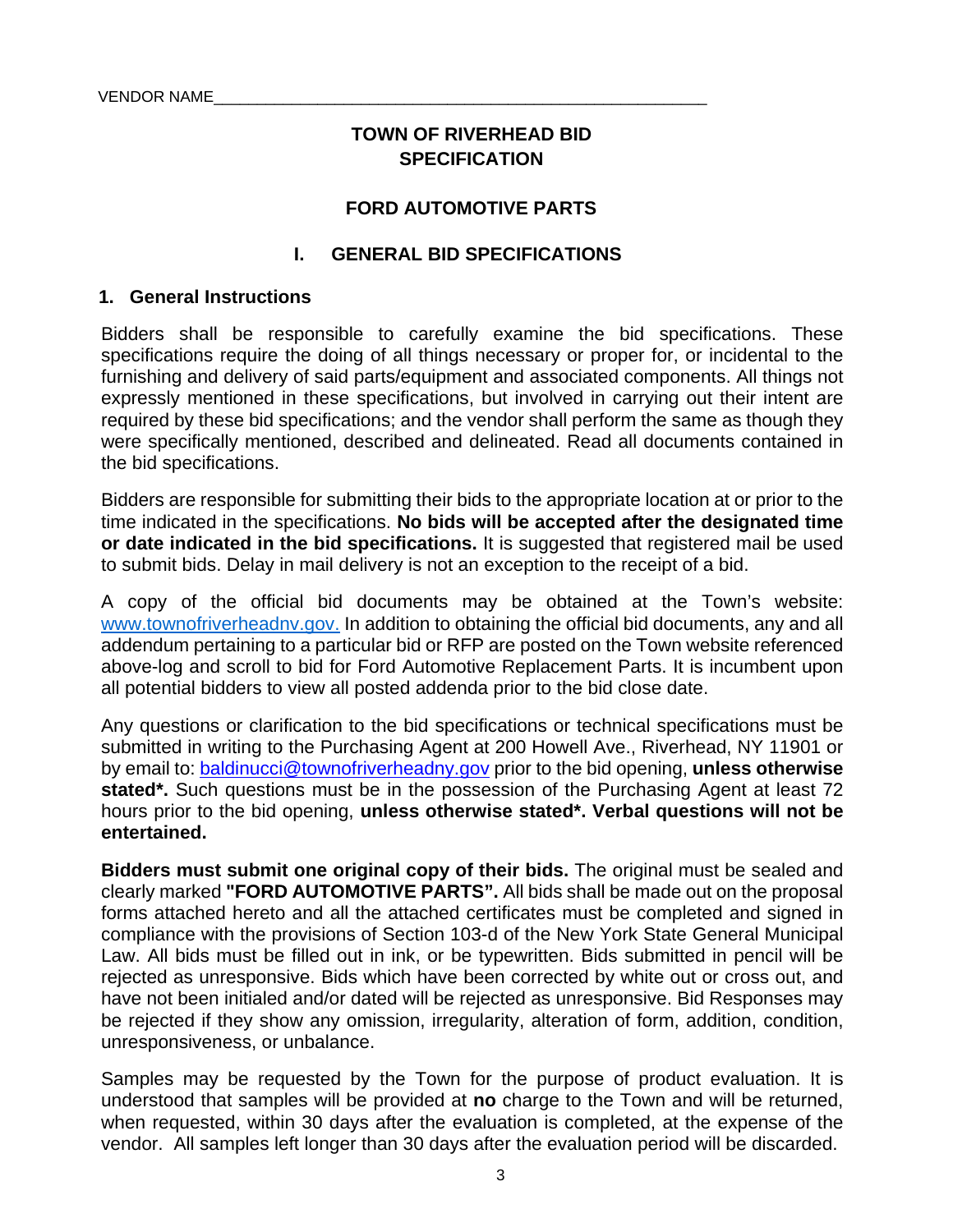The Purchasing Agent, and/or his/her designee, shall be the only one authorized to make changes or alterations to anything contained in these specifications. As stated above, any changes shall be posted as an addendum on the following website: www.townofriverheadny.gov. The Purchasing Agent reserves the right to reject all bids, parts of all bids, or all bids for any one or more items or contractual services included in the proposed contract, when such rejection is in the best interest of the Town. The contract will be awarded to the RESPONSIBLE BIDDER offering the best price, availability to supply good/parts within the requested time frames, and location/proximity to the Town's Municipal Garage. A responsible bidder is a manufacturer, producer, dealer, vendor, or bona fide manufacturer's agent who has demonstrated judgment and integrity, is of good reputation, experienced in his work, whose record of past performance in the trade is established as satisfactory, and whose financial status is such to provide no risk to the Town of Riverhead in its contractual relations.

No bidder may withdraw a bid within forty-five (45) days after the actual date of the bid opening. Any bidder who does not honor their bid within the forty-five (45) days may be barred from bidding in any jurisdiction in New York State.

Any bidder, contractor, or manufacturer who, in the course of his work, uses or supplies products which may be toxic or harmful, shall provide an MSDS to the Town of Riverhead Purchasing Department prior to the use of those products by the Town or the contractor.

Bidders who are required to adhere to the prevailing wage schedule shall obtain and maintain a current schedule from the New York State Department of Labor for the entire term of the contract. The Town may audit adherence to this schedule at any time during or after the contract period.

By submission of this bid, each bidder and each person signing on behalf of any bidder certifies, and in the case of a joint bid each party thereto certifies as to its own organization, under penalty of perjury, that to the best of its knowledge and belief that each bidder is not on the list created pursuant to paragraph (b) of subdivision 3 of section 165-a of the state finance law.

#### **2. Bid Costs and Expenses**

 The Town of Riverhead will not pay any costs incurred by any CONTRACTOR associated with any aspect of responding to the request for bids, including bid preparation, printing or delivery, or negotiation process.

#### **3. Bid Expiration Date**

Prices quoted in the bid shall remain fixed and binding on the Bidder for at least one (1) year from the date of the signed contract with the right to extend for an additional one (1) year period or any such lesser amount as mutually agreed upon by and between the Town and vendor subject to identical terms and conditions. The Town of Riverhead reserves the right to ask for an extension of time if needed.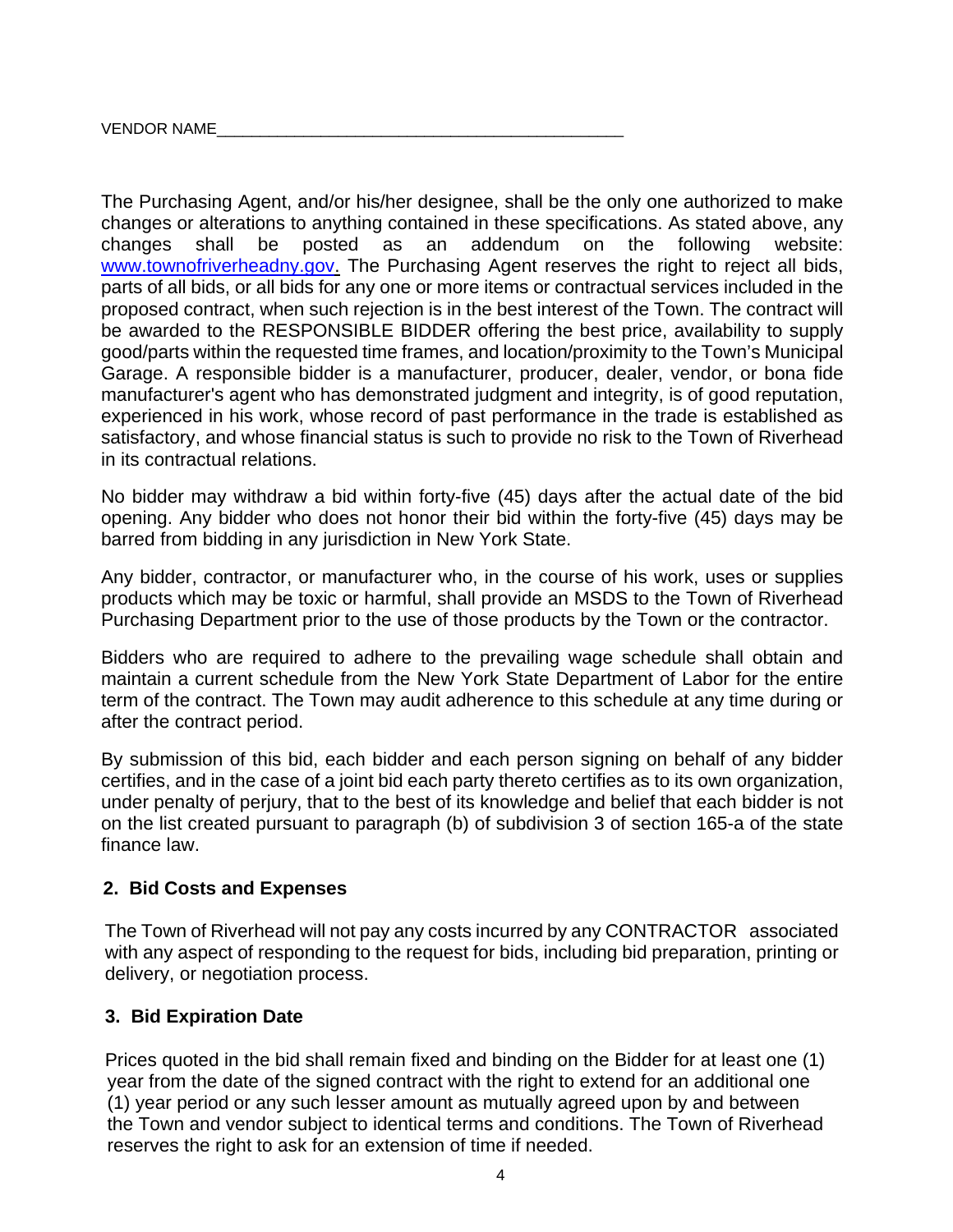## **4. Non-Conforming Bids**

Non-conforming Bids will not be considered. Non-conforming bids are defined as those that do not meet the requirements of the bid specification. The determination of whether a bid requirement is substantive or a mere formality shall reside solely within the Town of Riverhead.

## **5. Sub-Contracting**

The CONTRACTOR selected shall be solely responsible for contractual performance and CONTRACTOR assumes all responsibility for the quality of work performed under this contract.

## **6. Discrepancies and Omissions**

CONTRACTOR is fully responsible for the completeness and accuracy of their bid, and for examining this bid and all addenda. Failure to do so will be at the sole risk of CONTRACTOR. Should CONTRACTOR find discrepancies, omissions, unclear or ambiguous intent or meaning, or should any questions arise concerning this request for bid, CONTRACTOR shall notify the Town Clerk of the Town of Riverhead and/or Highway Superintendent, in writing, of such findings at least five (5) days before the bid opening. This will allow issuance of any necessary addenda. It will also help prevent the opening of a defective bid and exposure of CONTRACTOR'S bid upon which award could not be made. All unresolved issues should be addressed in the bid. Protests based on any omission or error, or on the content of the solicitation, will be disallowed if these faults have not been brought to the attention of the Designated Contact, in writing, no later than five (5) calendar days prior to the time set for opening of the bids.

## **7. Town's Right to Reject Bids**

The Town reserves the right to accept or reject any or all bids or any part of any bid, to waive defects, technicalities or any specifications (whether they be in the Town's specifications or CONTRACTOR'S response), to sit and act as sole judge of the merit and qualifications of each product offered, or to solicit new bids on the same project or on a modified project which may include portions of the originally proposed project as the Town may deem necessary in the best interest of the Town.

## **8. Town's Right to Cancel Solicitation**

The Town reserves the right to cancel this solicitation at any time during the procurement process, for any reason or for no reason. The Town makes no commitments expressed or implied, that this process will result in a business transaction with any CONTRACTOR.

## **9. Notification of Withdrawal of Bid**

CONTRACTOR may modify or withdraw its bid by written request, provided that both bid and request is received by the Town prior to the bid due date. Bids may be resubmitted in accordance with the Bid Notice due date in order to be considered further. Bids become the property of the Town at the bid submission deadline. All bids received are considered firm offers at that time.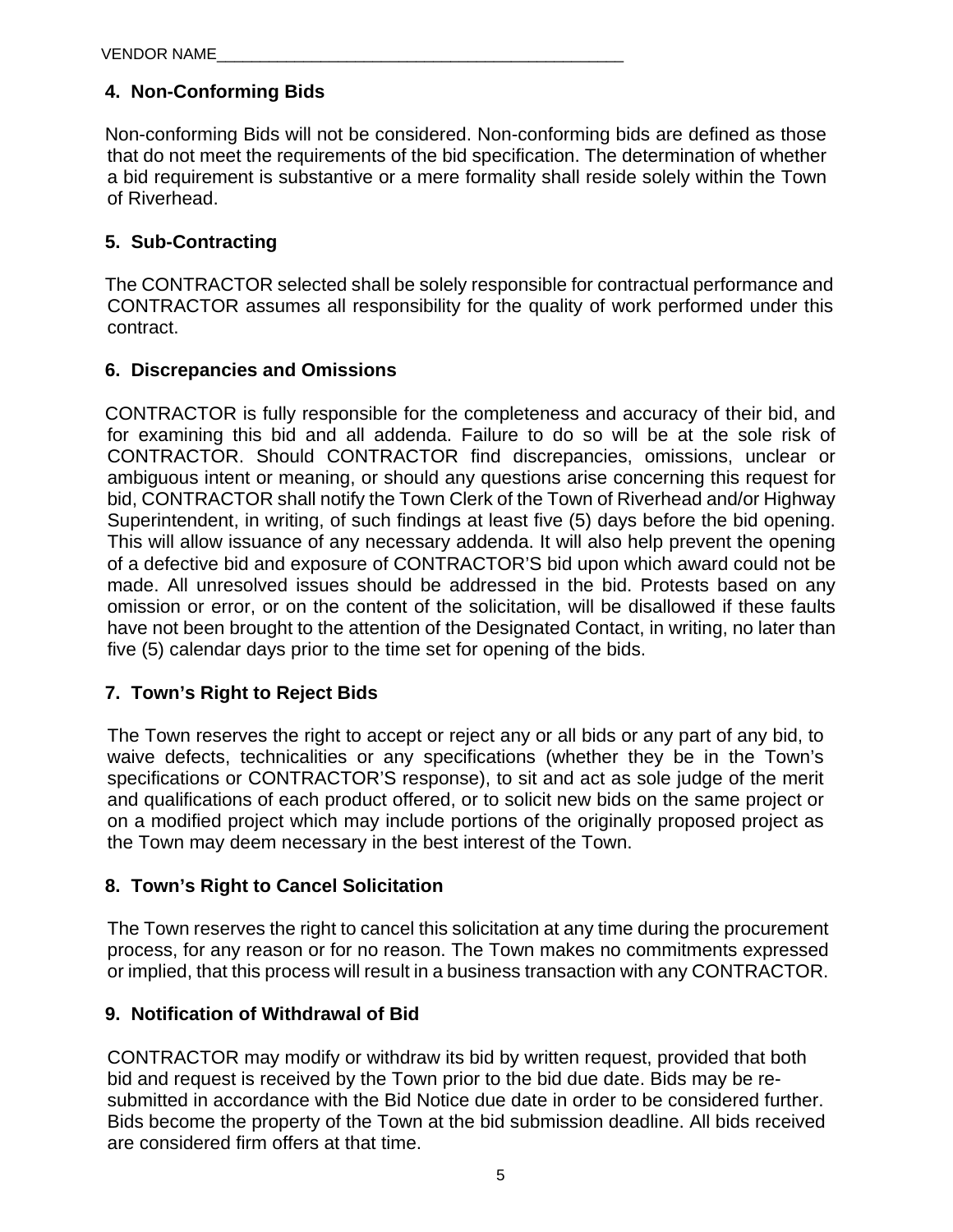## **10. Exceptions to the Bid Specifications**

Any exceptions to the Bid Specifications or the Town's terms and conditions, must be highlighted and included in writing in the bid. Acceptance of exceptions is within the sole discretion of the evaluation of the Town.

## **11. Award of Contract**

The final award of a contract is subject to approval by the Town. The Town has the sole right to select the successful CONTRACTOR(S) for award, to reject any bid as unsatisfactory or non- responsive, to award a contract to other than the lowest priced bid, to award multiple contracts, or not to award a contract. Notice in writing to a CONTRACTOR of the acceptance of its bid by the Town will constitute a contract, and no CONTRACTOR will acquire any legal or equitable rights or privileges until the occurrence of such event.

#### **12. Contract Terms and Conditions**

The term of the contract between the successful bidder and the Town shall be for one (1) year from date of award with the right to extend for an additional one (1) year period or any such lesser amount as mutually agreed upon by and between the Town and Vendor subject to identical terms and conditions. The Town also reserves the right to cancel this contract at any time without notice.

#### **13. Independent Contractors**

The parties to the contract shall be independent contractors to one another, and nothing herein shall be deemed to cause this agreement to create an agency, partnership, joint venture or employment relationship between parties. Each party shall be responsible for compliance with all applicable workers compensation, unemployment, disability insurance, social security withholding and all other similar matters. Neither party shall be liable for any debts, accounts, obligations or other liability whatsoever of the other party or any other obligation of the other party to pay on the behalf of its employees or to withhold from any compensation paid to such employees any social benefits, workers compensation insurance premiums or any income or other similar taxes.

#### **14. Licenses and Permits**

In performance of the contract, the CONTRACTOR will be required to comply with all applicable federal, state and local laws, ordinances, codes, and regulations. The cost of permits and other relevant costs required in the performance of the contract shall be borne by the successful CONTRACTOR. The CONTRACTOR shall be properly licensed and authorized to transact business in the State of New York.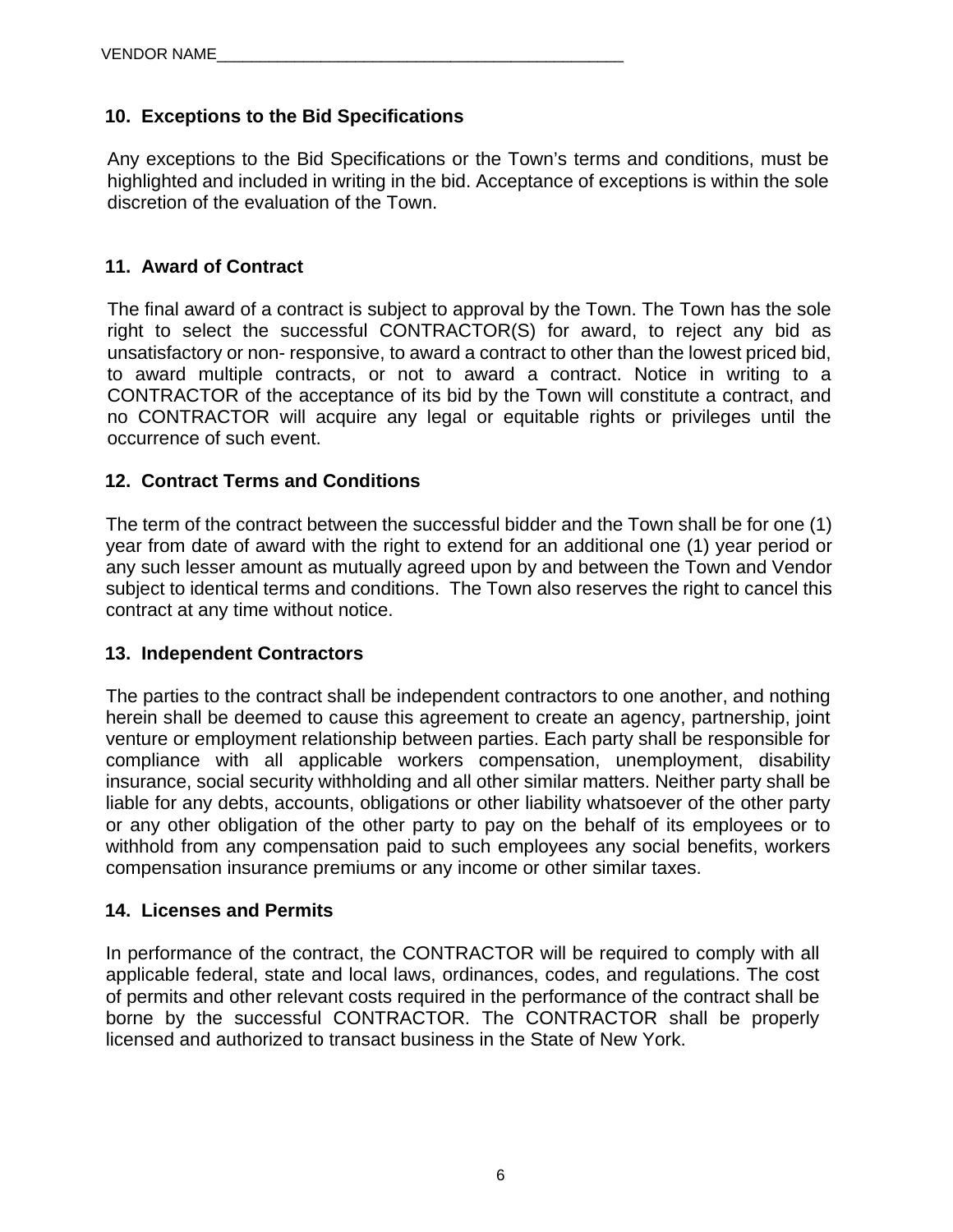## **15. Notice**

Any notice to the Town of Riverhead required under the contract shall be sent to:

**Teresa Baldinucci, Purchasing Agent Town of Riverhead 200 Howell Avenue Riverhead, NY 11901** 

#### **16. Indemnification**

a. General Indemnification**:**

By submitting a bid, the proposing CONTRACTOR agrees that in the event it is awarded a contract, it will indemnify and otherwise hold harmless the Town of Riverhead, its agents and employees from any and all liability, suits, actions, or claims, together with all costs, expenses for attorney's fees, arising out of the CONTRACTOR'S its agents and employees' performance work or services in connection with the contract, regardless of whether such suits, actions, claims or liabilities are based upon acts or failures to act attributable, ole or part, to the Town, its employees or agents.

b. Insurance

i. CONTRACTOR recognizes that it is operating as an independent contractor and that it is liable for any and all losses, penalties, damages, expenses, attorney's fees, judgments, and/or settlements incurred by reason of injury to or death of any and all persons, or injury to any and all property, of any nature, arising out of the CONTRACTOR'S negligent performance under this contract, and particularly without limiting the foregoing, caused by, resulting from, or arising out of any act of omission on the part of the CONTRACTOR in their negligent performance under this contract.

ii. The CONTRACTOR shall maintain such insurance as will protect against claims under Worker's Compensation Act and from any other claims for damages for personal injury, including death, which may arise from operations under this contract. The CONTRACTOR is an independent contractor and is not an employee of the Town of Riverhead.

iii. During the term of this contract, the CONTRACTOR shall, at its own expense, carry insurance minimum limits as set forth above.

## **17. Piggybacking Clause Method of Award**

The contract, if awarded, will be to the lowest responsive/responsible bidder(s) in part or in whole who meet(s) all the terms of the specifications. The TOWN guarantees no minimum or maximum purchases or contracts as a result of award of this bid. The Town of Riverhead reserves the right to allow all municipal and not for profit organizations authorized under the General Municipal Laws of the State of New York, to purchase any goods and/or services awarded as a result of this bid in accordance with the latest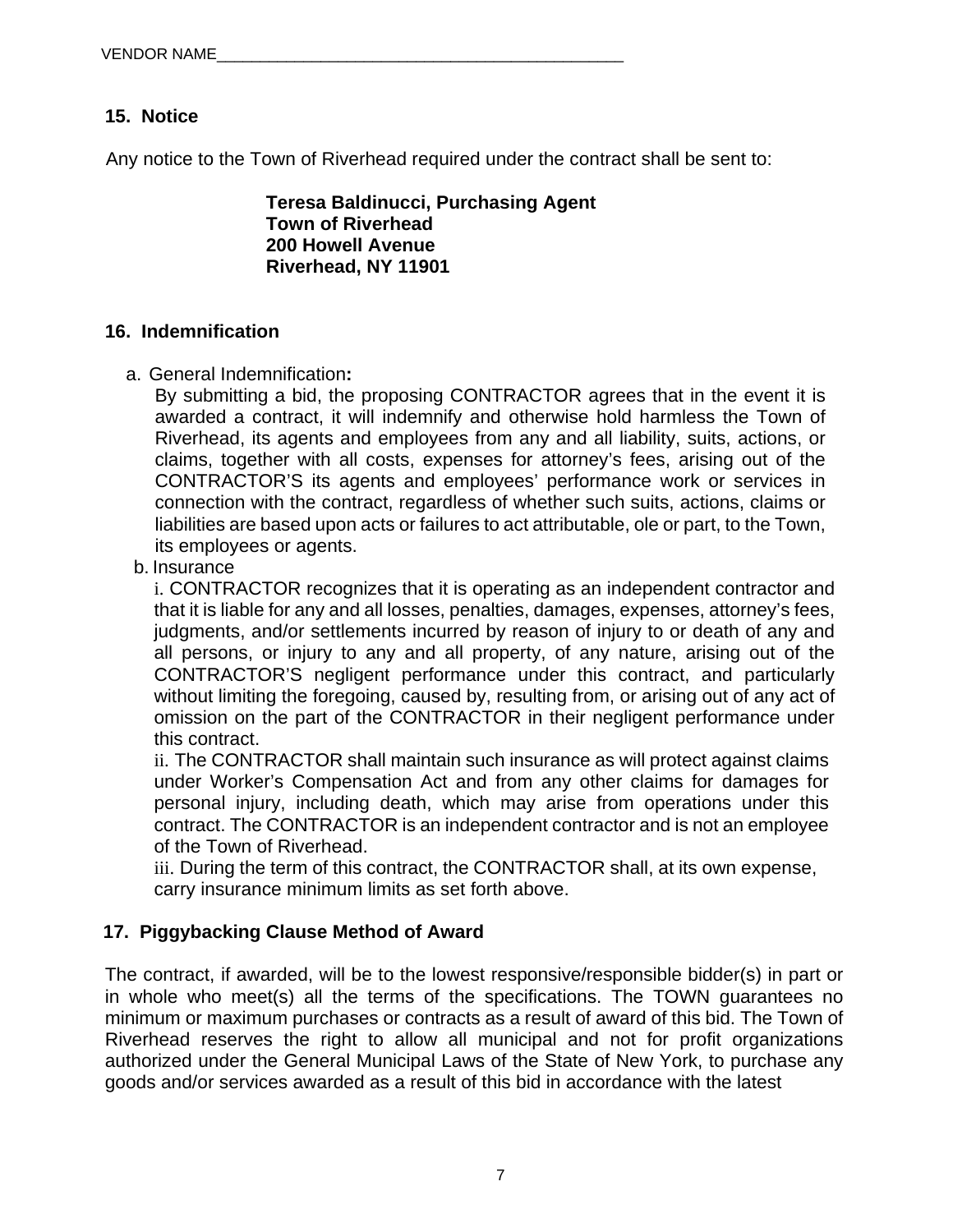amendments to NYS GML 100 through 104. However, it is understood that the extension of such contracts are at the discretion of the vendor and the vendor is only bound to any contract between the Town of Riverhead and the vendor. Additionally, the TOWN reserves the right to purchase any goods or services included as a part of this bid from any means legally available to it.

## **II. BID SPECIFICATIONS**

#### **1. Scope**

The Town of Riverhead seeks vendors, who are authorized by the Ford Motor Company (Ford) to distribute original equipment manufacturer (OEM) parts, for the supply (pick-up) and delivery of Ford OEM parts for Town of Riverhead owned vehicles. The parts are listed below and in the attached Bid Response Form. The Town's Municipal Garage Department, and as may be overseen by the Purchasing Agent, will be the Department responsible for the ordering of, pick up, schedule delivery of, and installation of the Ford OEM parts necessary for Town owned vehicles, including vehicles necessary for police, engineering, buildings & grounds etc.

#### **SPECIFICATIONS**

The vendor shall be a Ford Certified Dealer and shall provide Ford Fleet parts. The vendor shall provide the bid for parts as a percentage added to the Dealer's cost. The vendor shall provide to the Town for a review a Dealer's cost list at contract signing and updated quarterly to verify costs. Parts and/or components shall include but may not be limited to:

> **Suspension** Shaft assemblies Rotor assemblies Brake kits Spark plugs Belts, hoses, gaskets and fans HVAC system **Lights** Power train items

Parts shall be new and/or certified re-furbished and/or rebuilt with warranty. Core charges shall be incorporated and credited upon component return.

#### **2. Pricing & Bid Award**

- a. Bidders must submit their bid based upon the Discount from their List Price that is in effect at the time and date of bid opening. The discount shall remain in effect throughout the term of the contract. The discount and price quoted shall include all delivery costs or in the alternative be net FOB any point in the Town of Riverhead, New York.
- b. The Town will evaluate all bids based upon price, discount, type or quantity of supplies available on hand, and proximity to Town Municipal Garage and make one or more than one award to such bids deemed in the best interest of the Town.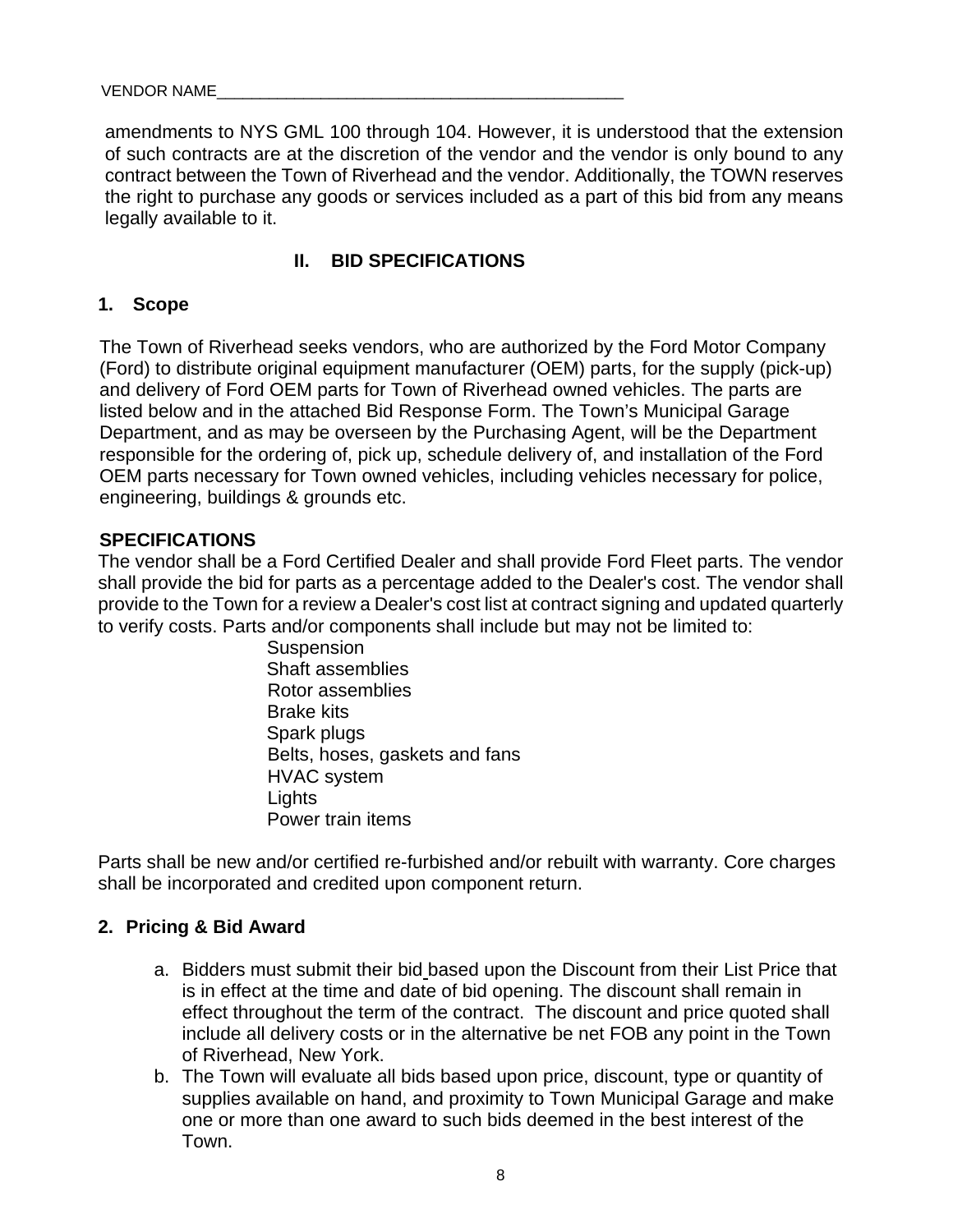## **3. Quality and Quantities**

- a. All goods (parts/equipment) delivered shall be the manufacturer's current models unless otherwise specified by the Town, and shall be delivered ready in all aspects to be placed in normal operating service. The vendor warrants and guarantees the parts herein specified, including all associated parts furnished, against any defects in design, workmanship and materials.
- b. The Town intends to purchase at least one (1) unit/part under this contract if funding allows but may order less or more, if necessary. However, the contractor must furnish the quantity actually ordered.

#### 4. **Warranty & Inspection of Parts/Equipment**

- a. The Successful Bidder warrants any goods furnished shall be of the highest quality, shall comply with specifications, and shall be free from all defects in workmanship and materials for at least one (1) year. Any defective goods shall be immediately replaced free of cost to the Town. The Town reserves the right to use original manufacturer for items that are currently under new car warranty provisions.
- b. The TOWN OF RIVERHEAD's representatives, upon approval by the contractor and manufacturer, shall have the right and shall be at the liberty to inspect, with the cooperation of the contractor and manufacturer, all materials and workmanship at any time during the manufacturing process and shall have the right to reject all materials and workmanship which do not conform with the specifications. The Town is under no duty to make such inspection; and if such inspection is made or not made, the contractor shall not be relieved of any obligation to furnish materials and workmanship strictly in accordance with specifications. All reports shall be submitted to the contractor and the manufacturer.

#### **5. Pick Up & Delivery**

- a. Due to the Town's desire to have the option to pick-up of OEM Ford parts or schedule delivery, the Town seeks a vendor located within 15 miles of the Town Municipal Garage.
- b. Successful Bidder shall guarantee that all "in stock" OEM parts shall be available for pickup during normal business hours Monday through Friday or provide same day delivery within four hours of placement of order "for delivery" to the following location:

Municipal Garage 1412 Old Country Road, Riverhead, NY 11901

\*The Town reserves the right to add or delete locations during the life of the Contract. Note, vendor may accept credit card or "on-account" only- no cash payments shall be accepted. (See "Invoice & Payment" provisions set forth below).

 c. Successful Bidder shall deliver "out of stock" or specialty parts within twenty four (24) to thirty six (36) hours of placement of order.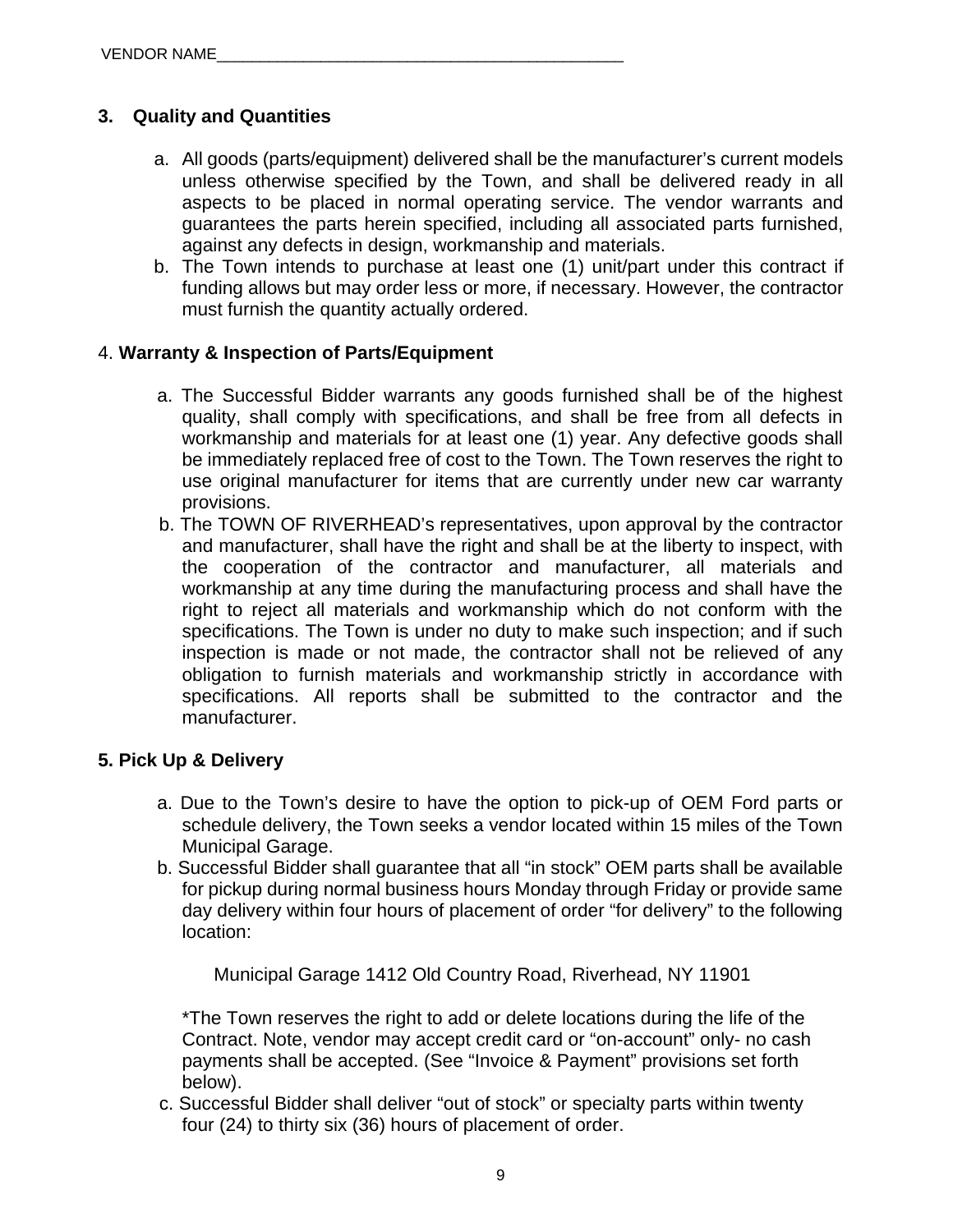- d. The Town must receive all products ordered within the time estimated by the vendor on the bid return sheet. In the event the successful bidder fails to deliver the specified items in good order within the time frame allowed, the TOWN reserves the right to purchase the product elsewhere, and any excess cost to the TOWN will be absorbed by such delinquent successful bidder.
- e. The Successful Bidder is responsible for all aspects of delivery, including, unloading of items from the delivery truck and the safe and secure placement of the items in the designated area and the Town accepts no responsibility for unloading and placing the items.
- f. In the event delivery of completed products under this contract shall be necessarily delayed because of strike, injunctions, government controls or by reason or any other cause of circumstance beyond the control of the contractor, the time of completion of delivery shall be extended by a number of days to be determined in each instance by mutual agreement between the Town and the Contractor.

#### **6. Invoices & Payments**

- a. The vendor shall either accept a Town issued credit card or the vendor shall put the item(s) "on account" and submit an invoice for payment to the Town on a monthly basis. The vendor shall not accept cash payment for any item.
- b. All invoices, vouchers, packing slips and any correspondence shall include the following: date/time; description of item; identify the Town employee picking up the item. All invoices shall be submitted for payment to:

**Town Hall – Attn: Municipal Garage 200 Howell Ave. Riverhead, NY 11901** 

#### **Every invoice must identify the employee picking up the item.**

#### **7. Contract Period**

The contract period for this bid award shall be for one (1) year from date of award with the option to extend the contract for one (1) additional year or any such lesser amount as mutually agreed upon by and between Town and vendor, subject to identical terms and conditions.

#### **8. Municipal Indemnification**

The successful bidder must agree to save, keep, bear harmless and fully indemnify the Town and any of its officers, agents, or representatives from all damages, costs or expenses in law or equity that may at any time arise or be set up for an infringement of the patent rights of any person or persons in consequence of the use by the Town or by any of its officers, agents or representatives of articles supplied under the contract arising from bids submitted and of which the successful bidder and manufacturer are not lawfully entitled to sell, provided the Town gives the successful bidder and manufacturer prompt notice in writing of any suit and all information necessary to defend same.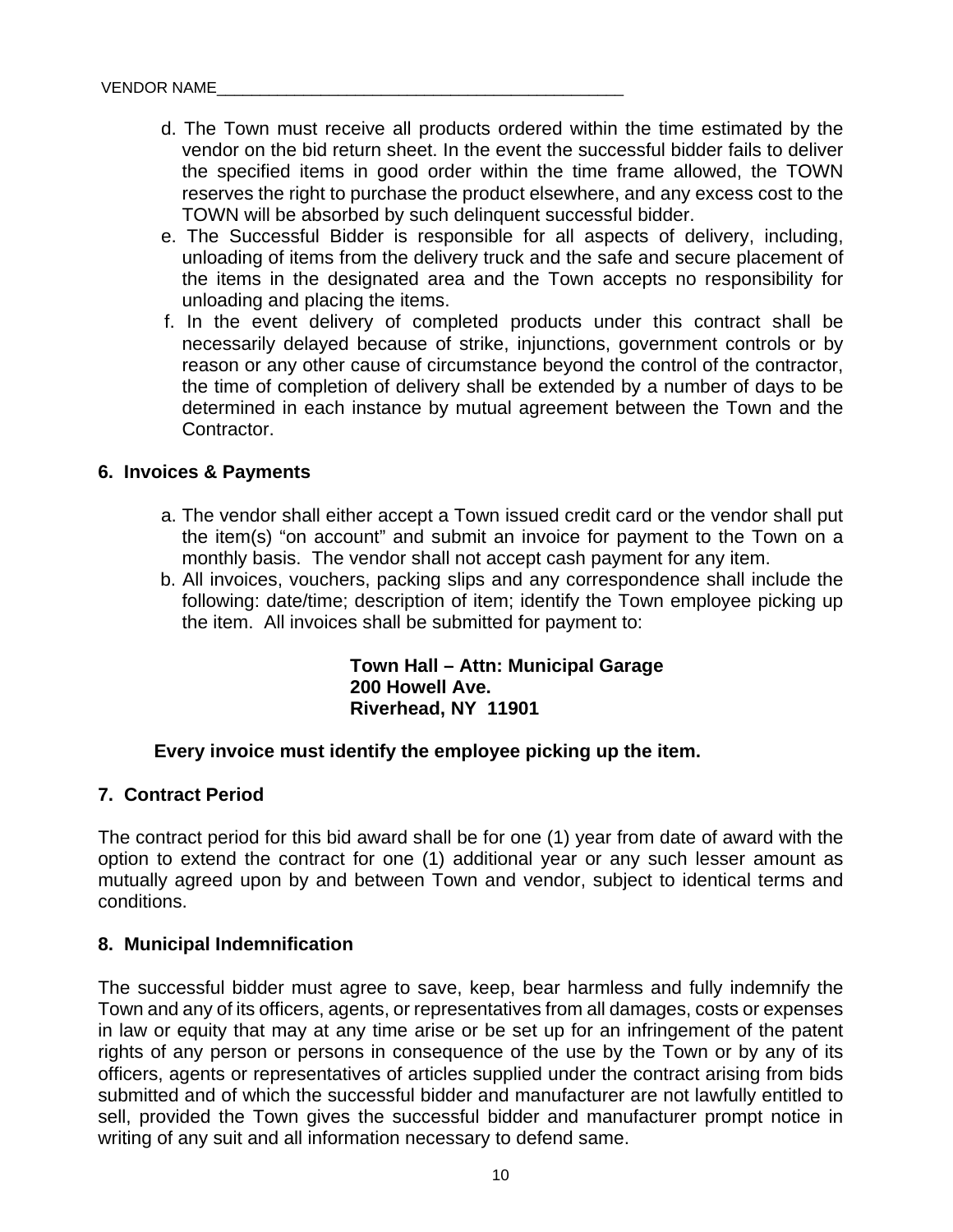#### **9. Confidential and Proprietary Information**

- a. All information contained in the Bid is subject to production under the New York Freedom of Information Act. Each Bidder shall be responsible for identifying all information in its Bid that it considers confidential and proprietary and not subject to release to the general public for any reason by including with its Bid a separate list entitled "Confidential and Proprietary Information". The list shall identify all such information and shall include the location of such information in the Bid, including page numbers, as well as an explanation as to why each piece of information is considered to be confidential and proprietary. All information not included on the list, even if marked as confidential or "proprietary, shall be considered public information and is subject to release at such time identified in the Town of Riverhead Procurement Policy and as required under the Freedom of Information Act.
- b. Reasons given for considering information within a Bid Response confidential or proprietary shall be legally justifiable, which is within the sole discretion of the County. Indicating that a Bid Response in its entirety is confidential and proprietary is not legally justifiable, is not acceptable, and may be grounds for the Town rejecting the Bid Response on the grounds that the Bid Response is not responsive.
- c. Limitations to Liability: Town of Riverhead assumes no responsibility and no liability for costs incurred by Successful Bidder in responding to this bid, including requests for additional information. The Town assumes no responsibility and shall not be liable in any way for the release to the public of information that is contained in the Bid Response.
- d. Bidder agrees to promptly provide any non-confidential information or materials required by the Town to respond to such requests, to the extent required by law.

#### **10. Independent Contractor**

In the performance of this Agreement, the Bidder, including its employees, agents, and subcontractors shall act solely as an independent contractor, and nothing contained in or implied by this Agreement shall be construed at any time to create any other relationship between the Town and the Bidder, including employer and employee, partnership, principal and agent, or joint venture.

#### **11. Assignment**

The Contract resulting from this bid and the compensation, which may become due thereunder are not assignable except with prior written approval of the Town.

#### **12. Interpretation**

The Contract resulting from this Solicitation shall be construed under the laws of the State of New York.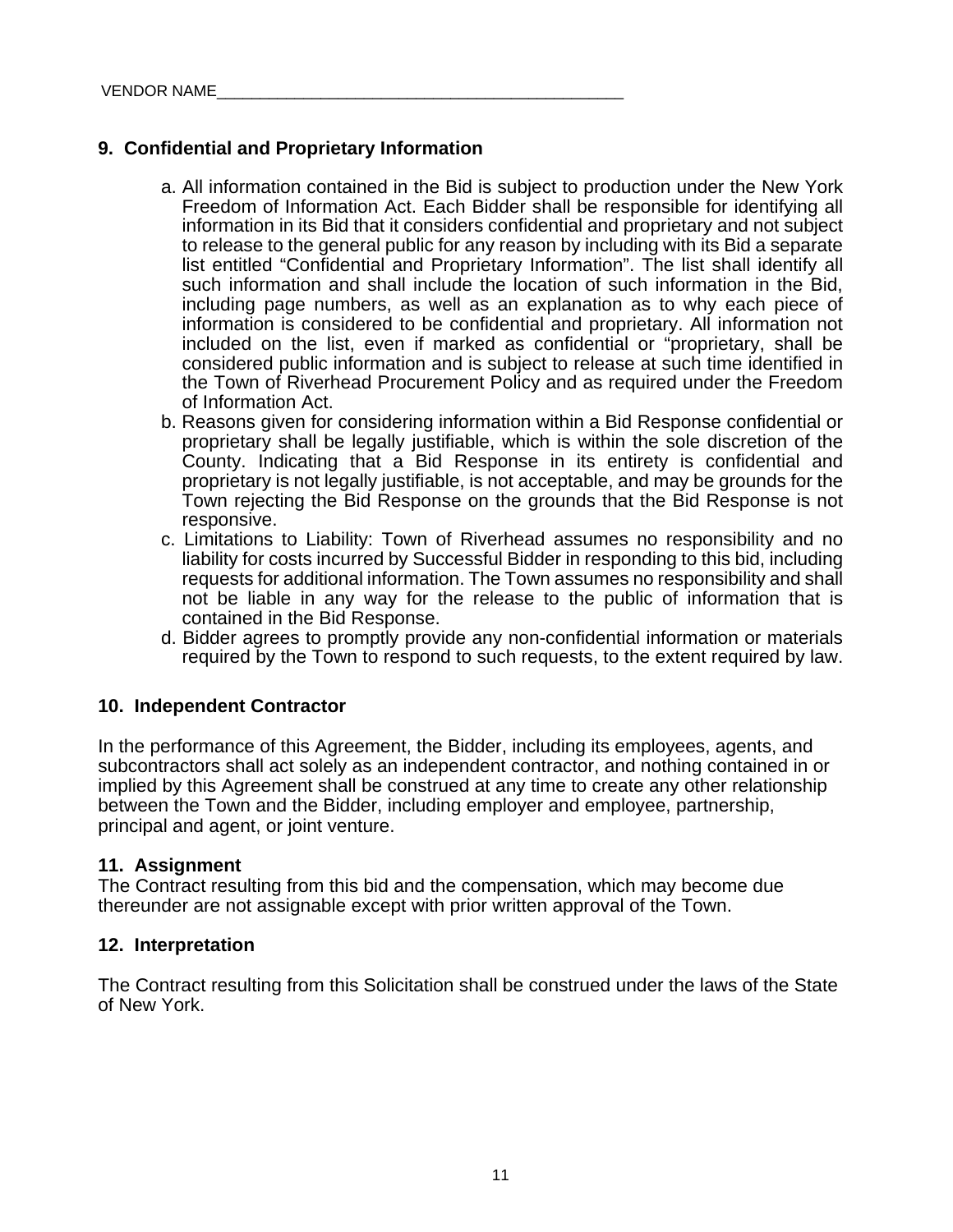#### **13. Indemnification**

If a Contract is awarded, the Successful Bidder shall be required to indemnify, defend, and hold the County, its employees, and agents harmless from and against any and all claims, loss, liability, cost, and expenses, including attorney fees, howsoever arising or incurred, alleging personal injury, bodily injury, including death, or property damage arising out of or attributable to the Successful Bidder's performance of the Contract awarded.

#### **14. Termination Process**

#### a. Termination for Convenience

 Notwithstanding anything contained herein, the Town may terminate this Agreement anytime, in whole or in part, without showing cause by providing thirty (30) days written notice to the Successful Bidder. The Town shall pay all cause and shall only perform such work during the 30-day notice period that is authorized best interests of the Town; or (3) monies are no longer available or are not violates any provision of this Agreement, the Town may terminate this Agreement Town shall pay the Successful Bidder fair and equitable compensation for after termination, and the Town may take all steps necessary to collect damages.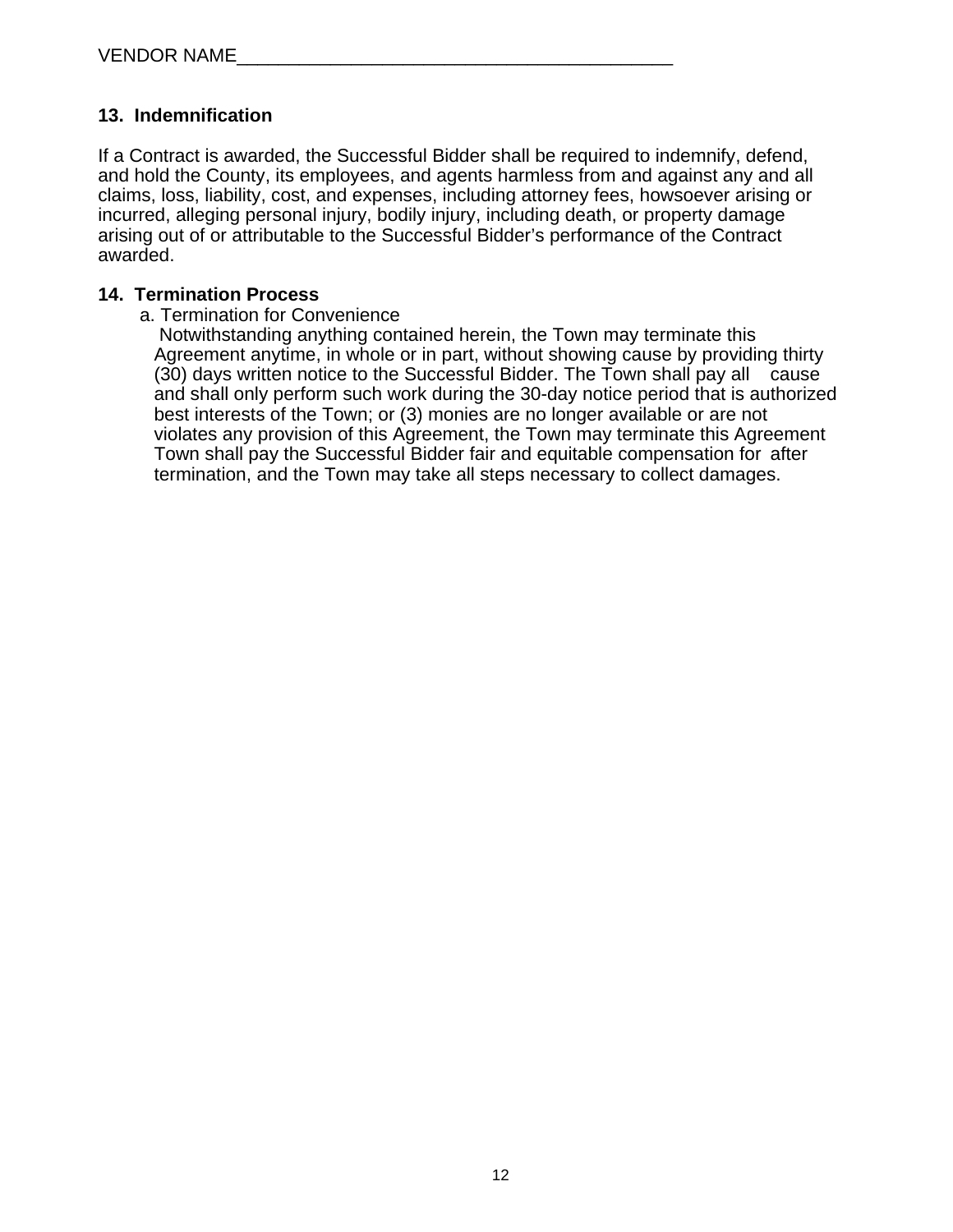## **FORD AUTOMOTIVE PARTS PROPOSAL/BID SHEET**

## **1. Company information**:

a. Name, physical address, mailing address, telephone number, fax number, the name of the primary contact for this bid, and the e-mail address for the primary contact and/or main office.

b. Confirm that the company is an authorized dealer/distributor of Ford OEM parts

YES or NO

c. Identify the location for pick-up of parts.

#### **2. Insurance**:

- a. Proof of Comprehensive General Liability Insurance, including products completed, contractual, property and personal injury in the amount of \$1,000,000.00 per occurrence and \$2,000,000.00 in the aggregate; and
- b. Proof of professional liability insurance in the amount of (\$1,000,000.00.); and
- c. Proof of Automotive/Equipment Liability (Bodily Injury and Property Damage) insurance in the amount of \$100,000 (per occurrence)/\$300,000 (total).

(Please annex proof of insurance.)

**3.** Identify or provide information regarding availability "in stock" or ability to supply within the time parameters set forth in the bid specifications: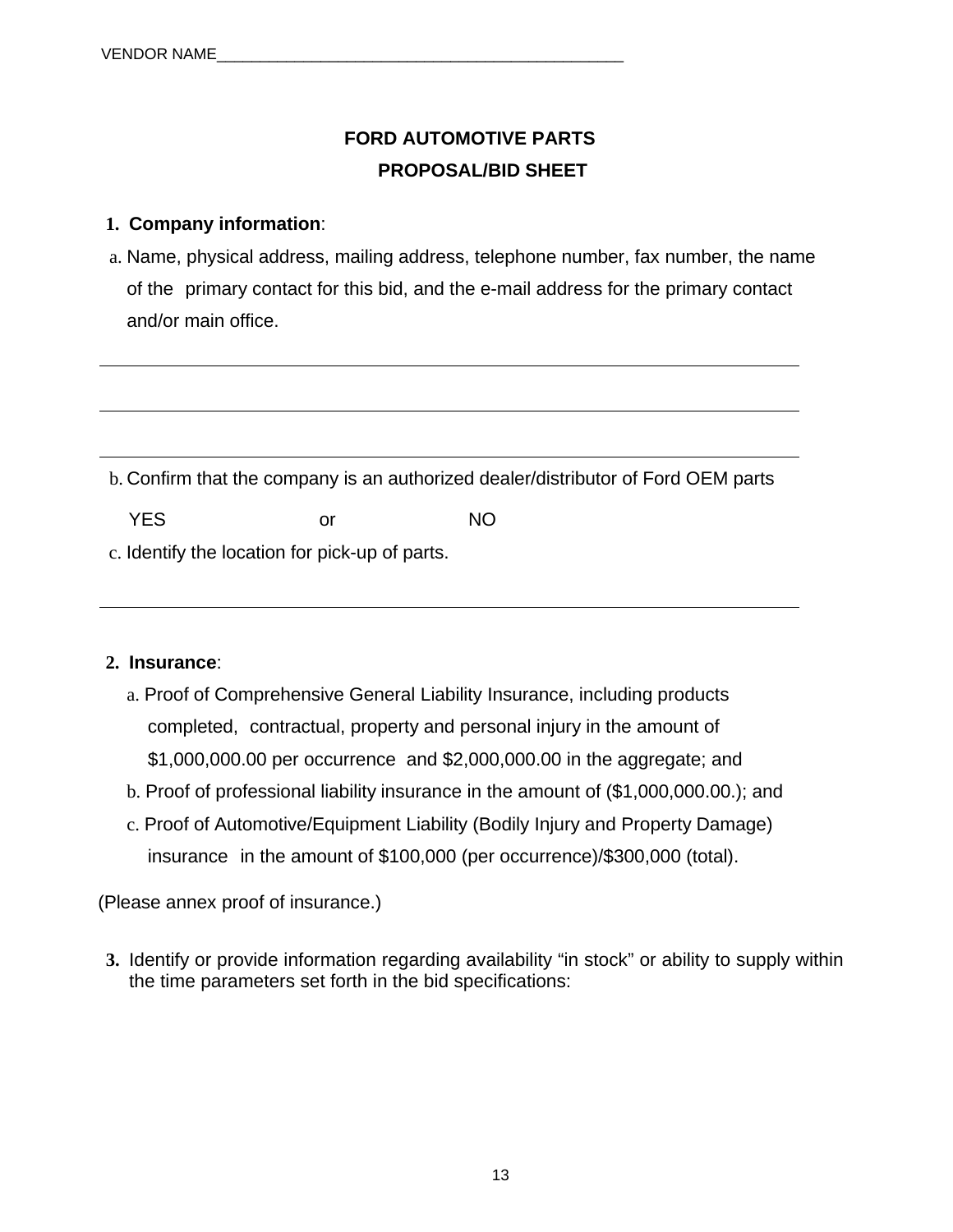| <b>Equipment</b>                          | Standard (typical) in stock or delivery time (please specify)     |      |
|-------------------------------------------|-------------------------------------------------------------------|------|
| Suspension                                |                                                                   |      |
| <b>Shaft assemblies</b>                   |                                                                   |      |
| Rotor assemblies                          | <u> 1980 - Johann John Stone, mars eta biztanleria (h. 1980).</u> |      |
| <b>Brake kits</b>                         |                                                                   |      |
| Spark plugs                               |                                                                   |      |
|                                           |                                                                   |      |
| <b>HVAC</b> system                        | <u> 1989 - Johann John Stone, mars et al. (</u>                   |      |
| Lights                                    |                                                                   |      |
| Power train items                         |                                                                   |      |
| 4. Price                                  |                                                                   |      |
| A. Discount from Ford List Price          |                                                                   | $\%$ |
| <b>B. Discount from Dealer List Price</b> |                                                                   | $\%$ |

Please describe and identify the discount options identified above, i.e. Town is limited to "A" "Discount from Ford Price List" or Town may choose from Option "A" or "B" whichever provides the best (lowest) price":\_\_\_\_\_\_\_\_\_\_\_\_\_\_\_\_\_\_\_\_\_\_\_\_\_\_\_\_\_\_\_\_\_\_\_\_\_\_\_\_.

DATE: SIGNED: PRINT NAME: We have a state of the state of the state of the state of the state of the state of the state of the state of the state of the state of the state of the state of the state of the state of the state of the state TITLE: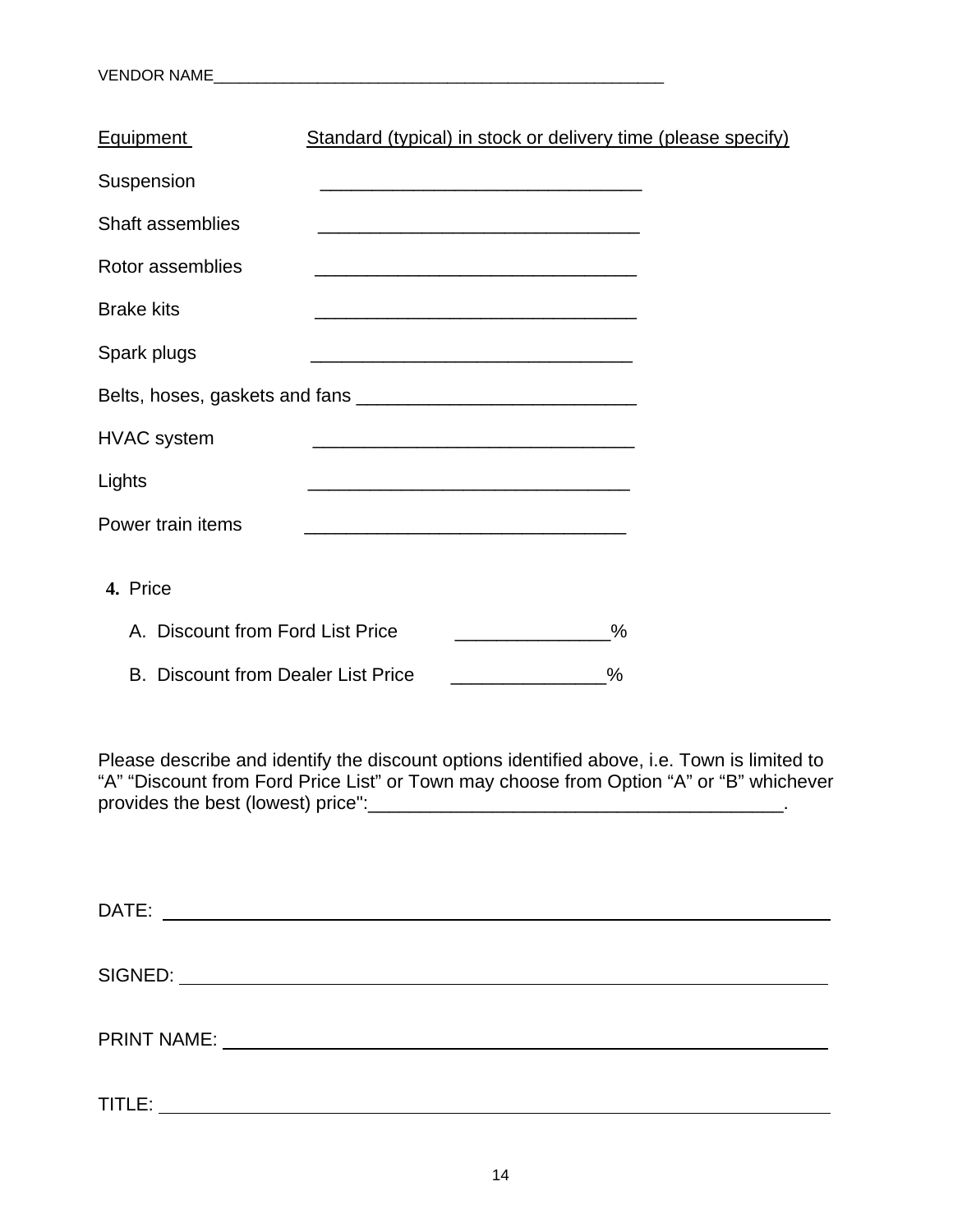VENDOR NAME

## **NON-COLLUSIVE CERTIFICATE**

#### (MUST BE COMPLETED. SIGNED. NOTARIZED AND RETURNED WITH BID)

#### UNDER PENALTIES OF PERJURY:

(bidder), being duly sworn, deposes and says:

- A) This bid or proposal has been independently arrived at without collusion with any other bidder or with any competitor or potential competitor;
- B) This bid or proposal has not knowingly been disclosed, prior to the opening of bids or proposals for this project, to any other bidder, competitor, or potential competitor;
- C) No attempt has been made or will be made to induce any other person, partnership, or corporation to submit or not to submit a bid or proposal;
- D) The person signing this bid or proposal certifies that he has been fully informed regarding the accuracy of the statements contained in this certification, and under penalties of perjury, affirms the truth thereof, such penalties being applicable to the bidder as the person signing on its behalf; and
- E) That the attached hereto (if a corporate bidder) is a certified copy of a resolution authorizing the execution of this certificate by the signatory of this bid or proposal on behalf of the corporate bidder.

\_\_\_\_\_\_\_\_\_\_\_\_\_\_\_\_\_\_\_\_\_\_\_\_\_\_\_\_\_\_\_\_\_\_\_\_\_\_\_\_\_\_\_\_\_\_\_\_\_\_\_\_\_\_\_\_\_\_\_\_\_\_\_

Corporation:

(PRINT CORPORATION NAME)

By:

(SIGNATURE) (TITLE)

Address: \_\_\_\_\_\_\_\_\_\_\_\_\_\_\_\_\_\_\_\_\_\_\_\_\_\_\_\_\_\_\_\_\_\_\_\_\_\_\_\_\_\_\_\_\_\_\_\_\_\_\_\_\_\_\_

Sworn to before me this

 $\qquad \qquad$  day of  $\qquad \qquad$  , 20

Notary Public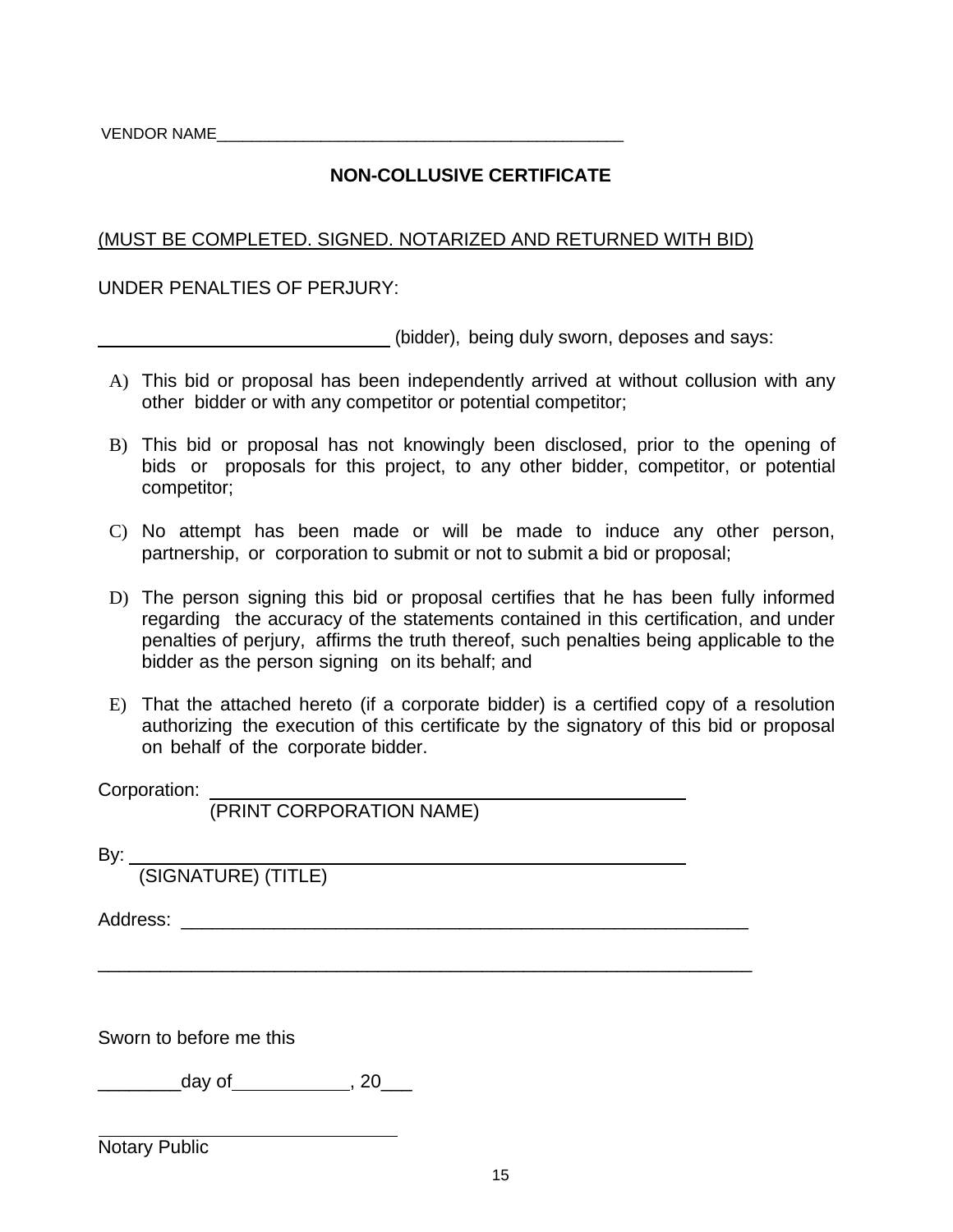I/WE FULLY UNDERSTAND THAT THE ACCEPTANCE OF THIS BID IS SUBJECT TO THE PROVISIONS OF SECTION 103A AND 103B OF THE GENERAL MUNICIPAL LAW.

NAME OF AGENT/DEALER:

\_\_\_\_\_\_\_\_\_\_\_\_\_\_\_\_\_\_\_\_\_\_\_\_\_\_\_\_\_\_\_\_\_\_\_\_\_\_\_\_\_\_\_\_\_\_\_\_\_\_\_\_\_\_\_\_\_\_\_\_\_\_\_\_\_\_\_\_

ADDRESS: \_\_\_\_\_\_\_\_\_\_\_\_\_\_\_\_\_\_\_\_\_\_\_\_\_\_\_\_\_\_\_\_\_\_\_\_\_\_\_\_\_\_\_\_\_\_\_\_\_\_\_\_\_\_\_\_\_

CONTACTPERSON: <u> 1989 - Johann Barn, mars ann an t-</u>

(Print Name)

DATE:

SIGNATURE OF AGENT/DEALER: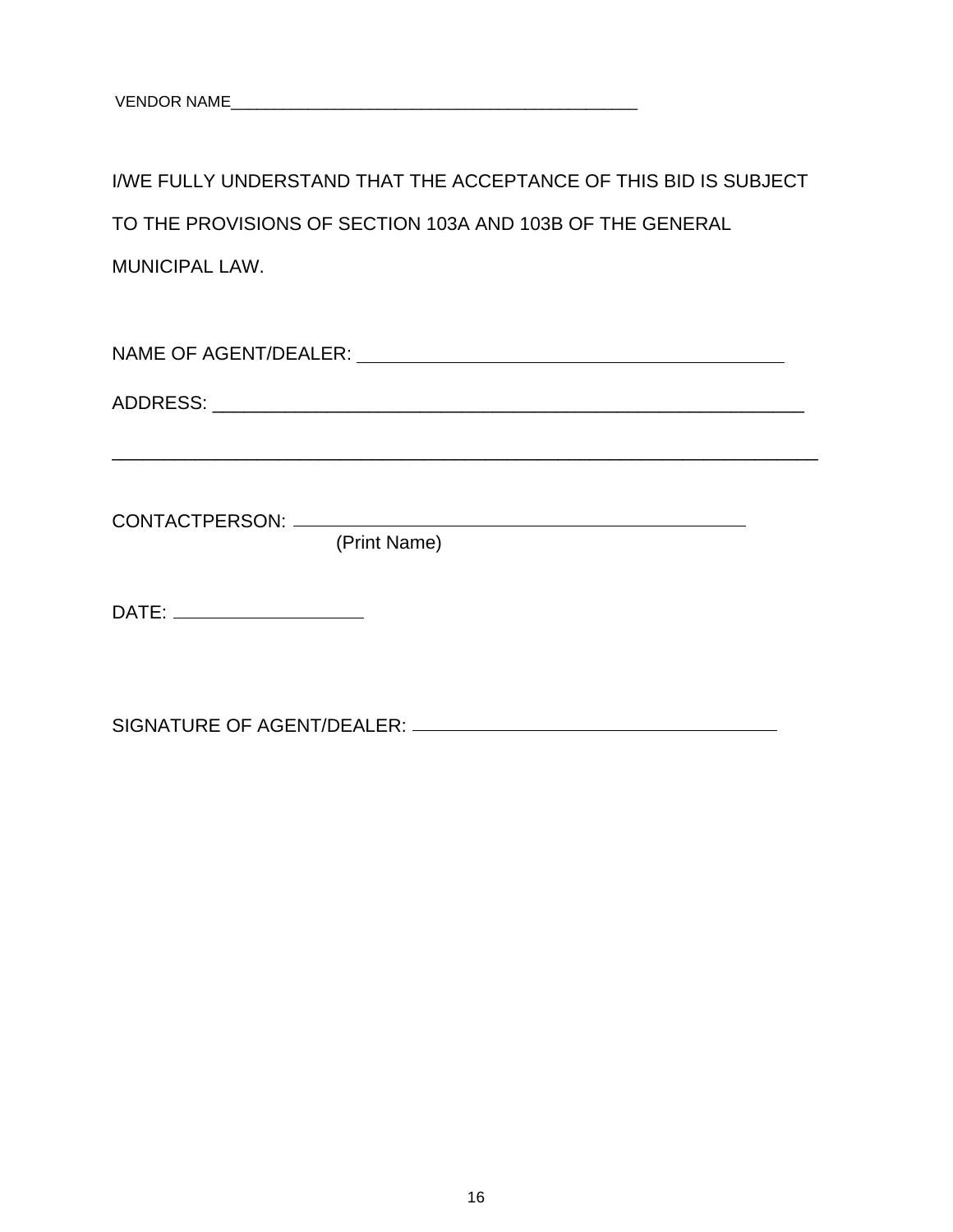#### **IRAN DIVESTMENT ACT CERTIFICATION**

As a result of the Iran Divestment Act of 2012 (Act), Chapter 1 of the 2012 Laws of New York, a new provision has been added to the State Finance Law (SFL), § 165-a, effective April 12, 2012. Under the Act, the Commissioner of the Office of General Services (OGS) will be developing a list (prohibited entities list) of "persons" who are engaged in "investment activities in Iran" (both are defined terms in the law). Pursuant to SFL § 165-a(3)(b), the initial list is expected to be issued no later than 120 days after the Act's effective date, at which time it will be posted on the OGS website.

By submitting a bid in response to this solicitation or by assuming the responsibility of a Contract awarded hereunder, Bidder/Contractor (or any assignee) certifies that once the prohibited entities list is posted on the OGS website, it will not utilize on such Contract any subcontractor that is identified on the prohibited entities list.

Additionally, Bidder/Contractor is advised that once the list is posted on the OGS website, any Contractor seeking to renew or extend a Contract or assume the responsibility of a Contract awarded in response to the solicitation, must certify at the time the Contract is renewed, extended or assigned that it is not included on the prohibited entities list.

During the term of the Contract, should the TOWN OF RIVERHEAD receive information that a person is in violation of the above-referenced certification, the TOWN OF RIVERHEAD will offer the person an opportunity to respond. If the person fails to demonstrate that it has ceased its engagement in the investment which is in violation of the Act within 90 days after the determination of such violation, then the TOWN OF RIVERHEAD shall take such action as may be appropriate including, but not limited to, imposing sanctions, seeking compliance, recovering damages, or declaring the Contractor in default.

The TOWN OF RIVERHEAD reserves the right to reject any bid or request for assignment for an entity that appears on the prohibited entities list prior to the award of a contract, and to pursue a responsibility review with respect to any entity that is awarded a contract and appears on the prohibited entities list after contract award.

| Signature: Management Communication of the Signature:                                                                                                                                                                          |
|--------------------------------------------------------------------------------------------------------------------------------------------------------------------------------------------------------------------------------|
| Print Name: 1988 March 1988 March 1988 March 1988 March 1988 March 1988 March 1988 March 1988 March 1988 March                                                                                                                 |
|                                                                                                                                                                                                                                |
| Company Name: Name: Name and Separate School and Separate School and Separate School and Separate School and Separate School and Separate School and Separate School and Separate School and Separate School and Separate Scho |
| Date:                                                                                                                                                                                                                          |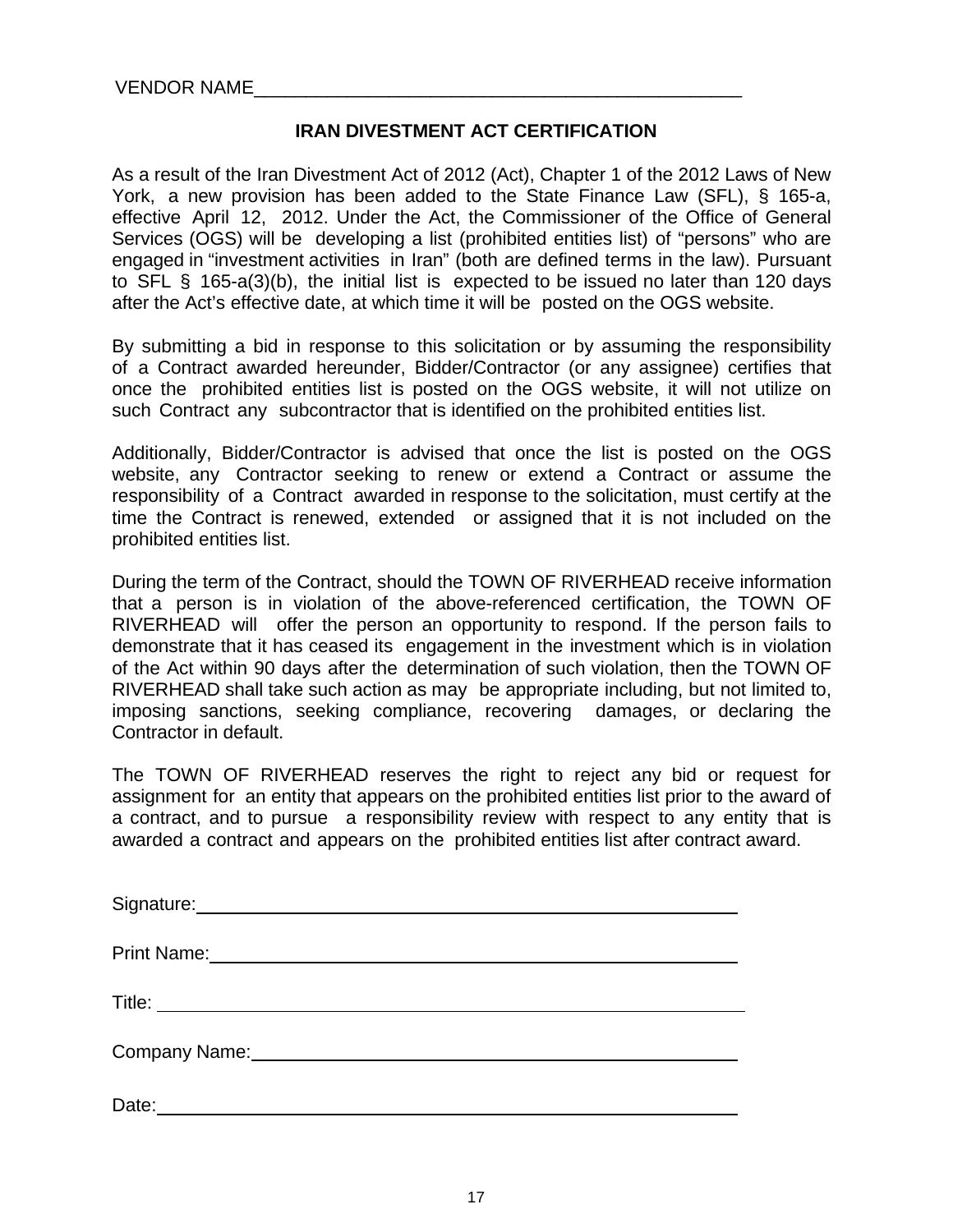VENDOR NAME

#### **SEXUAL HARASSMENT STATEMENT**

By submission of this bid, each bidder and each person signing on behalf of any bidder certifies, and in the case of a joint bid each party thereto certifies as to its own organization, under penalty of perjury, that the bidder has and has implemented a written policy addressing sexual harassment prevention in the workplace and provides annual sexual harassment prevention training to all of its employees. Such policy shall, at a minimum, meet the requirements of §201-G of the Labor Law.

| <b>Print Name:</b> |
|--------------------|
| Title:             |
| Company Name:      |
| Date:              |